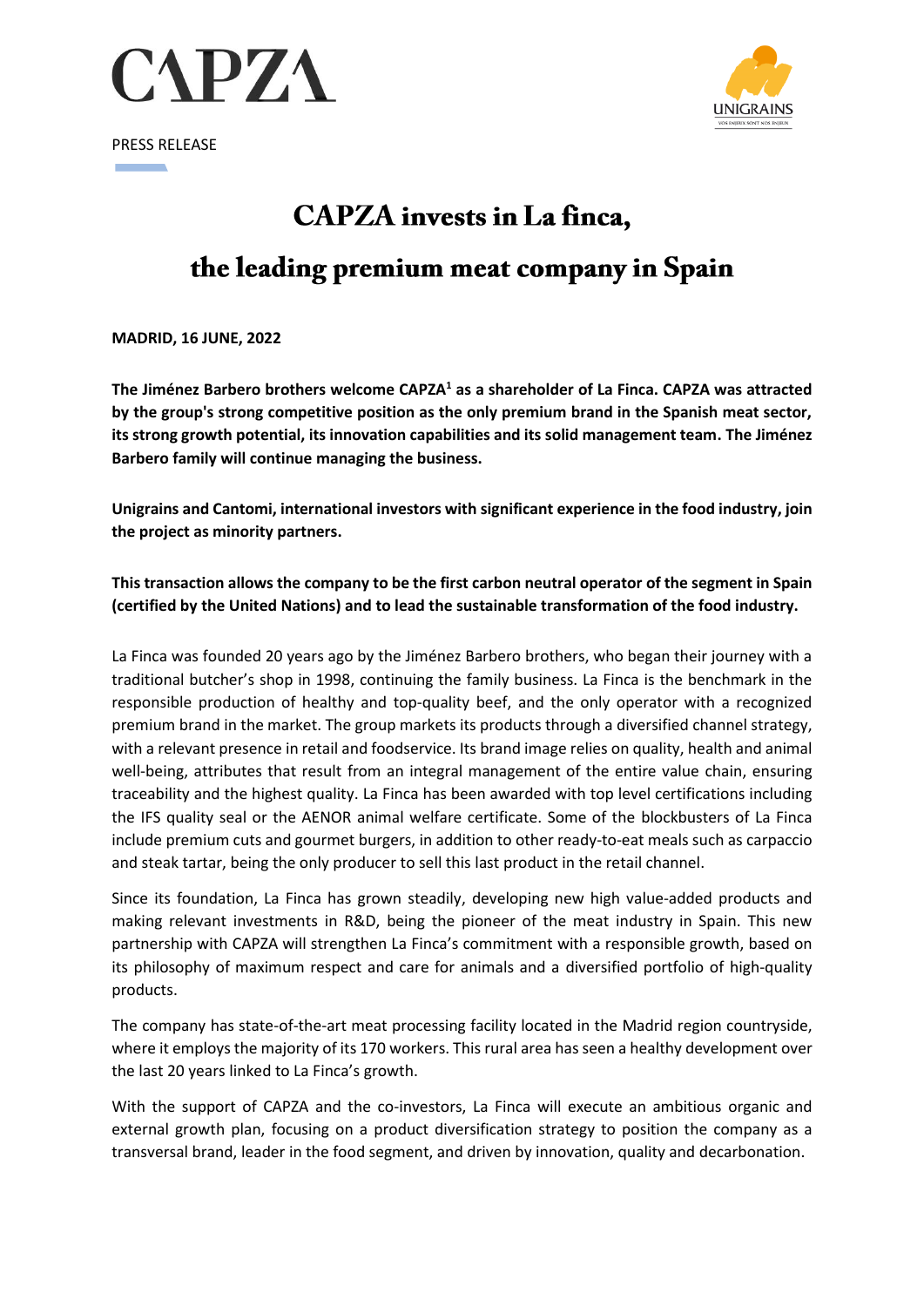



PRESS RELEASE

The team will be strengthened with the arrival of industry executives with significant experience in the food, retail, and private equity sectors. José María Vara will join the company as President, Juan Lizariturry as Board Member and Jaime Girón de Velasco as Chief Financial Officer.

**The Jiménez Barbero brothers**, **founders and managers of La Finca** commented: *"We are delighted to partner with CAPZA, the co-investors and the incoming team, who will allow us to maintain our position as pioneers in the Spanish meat industry in terms of quality, innovation and sustainability. With their support, we will also be the first carbon neutral company in the industry. We will keep working to responsibly defend the consumption of quality meat and in meeting our customers' needs. This is just the beginning of the next stage of growth for us and our employees."*

**José Tomás Moliner, Partner and Director of CAPZA Spain**, added: *"La Finca is the result of the passion and effort of three brothers, who have created the only meat company with a recognized premium brand in Spain, with a solid reputation and first-class customers. The Jiménez Barbero brothers have a strong conviction in the foundation pillars of La Finca: health, quality, innovation and ESG, a vision that we fully share. Together with our co-investors Unigrains and Cantomi, we will use all our resources to reinforce the company's position as the premium food company in Spain".*

This is CAPZA's thirteenth investment in Spain and the 13<sup>th</sup> transaction of the CAPZA 5 Flex Equity fund.

Deloitte and Uría Menéndez acted as advisors for the sellers, and Arcano and KWM the buyers. In addition, Garrigues, Chequers, Roland Berger, PwC, WSP and Attalea have also been involved in the due diligence and financing. The transaction has been financed by Banco Sabadell and Targobank.

**\*\*\***

### **Press Contacts**

**Caroline Karpiel** ckarpiel@capza.co +33 (0) 6 47 62 07 35

**Gwenaëlle Boucly** gboucly@capza.co +33 (0) 6 31 77 78 72

### **About CAPZA**

Created in 2004, CAPZA is an established European private investment platform focused on small and midcap companies.

With  $\epsilon$ 7 billion of assets<sup>2</sup>, CAPZA puts its experience and passion for investing at the service of investors in Europe and worldwide with its platform of 6 complementary areas of expertise: Growth Tech, Flex Equity, Flex Equity Mid-Market, Private Debt, Transition<sup>3</sup> and Artemid<sup>4</sup>.